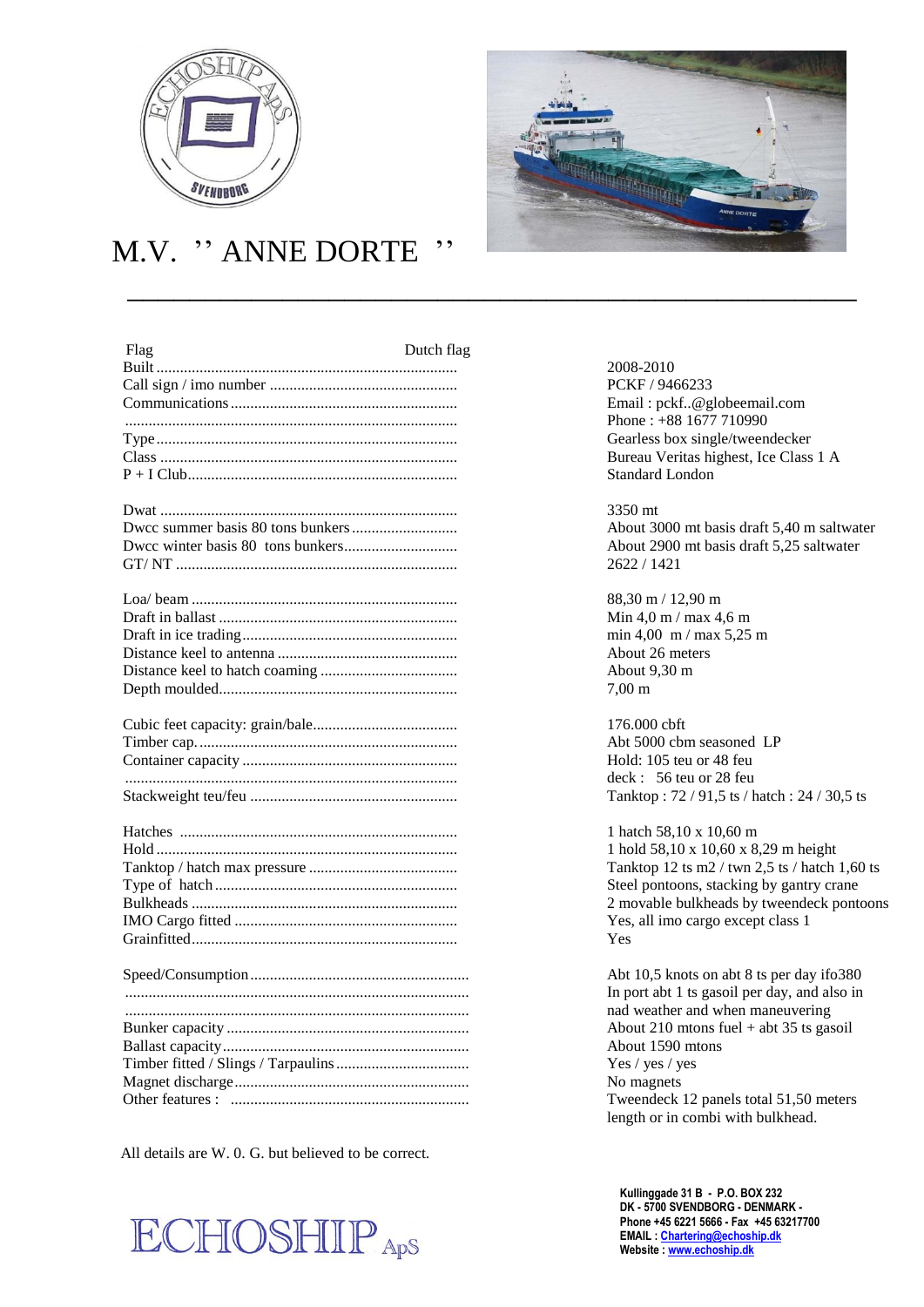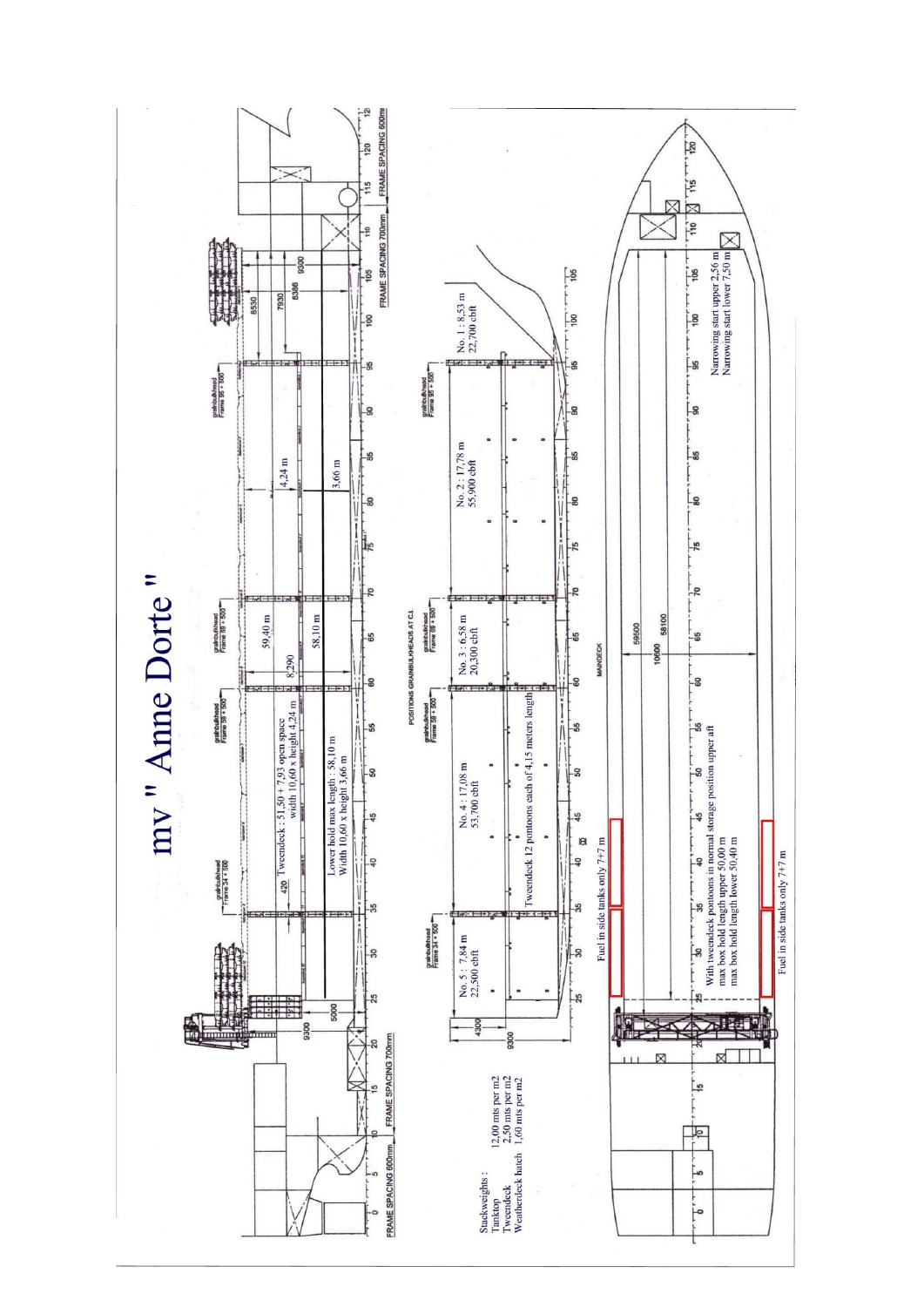## Deadweight scale  $\begin{array}{r} \n 1.015 \\
\hline\n 1.010 \\
\hline\n 1.005 \\
\hline\n 1.000 \\
\end{array}$ .<br>Oisplacer **MCT** Immersion KM Draft Deadweight  $rac{1}{2}$ ton/cm tonm/cm from 65.00  $\frac{1}{1}$ 5.500 5000 3500 10.40  $\equiv$ Ш 4500 60.00 5.000 3000 10,20  $\frac{1}{2}$ 10.00 шышш  $\exists$ ≣ 4000 2500 4.500 55.00 9.80 3500 4.000 2000  $\overline{111}$ 9.60 50.00 Щ 5.750 3.500 3000 1500  $9.40$  $\frac{1}{2}$ 6.000  $9,20$ 45.00 3.000 2500 1000  $\frac{1}{2}$ Ξ 6.500 2.500 42.50  $9.00$ Ξ 2000  $\equiv$ 500 7.000 7.500 8.80  $2.000$ 40.00  $\equiv$ 8.000 1500

mv'ANNE DORTE'

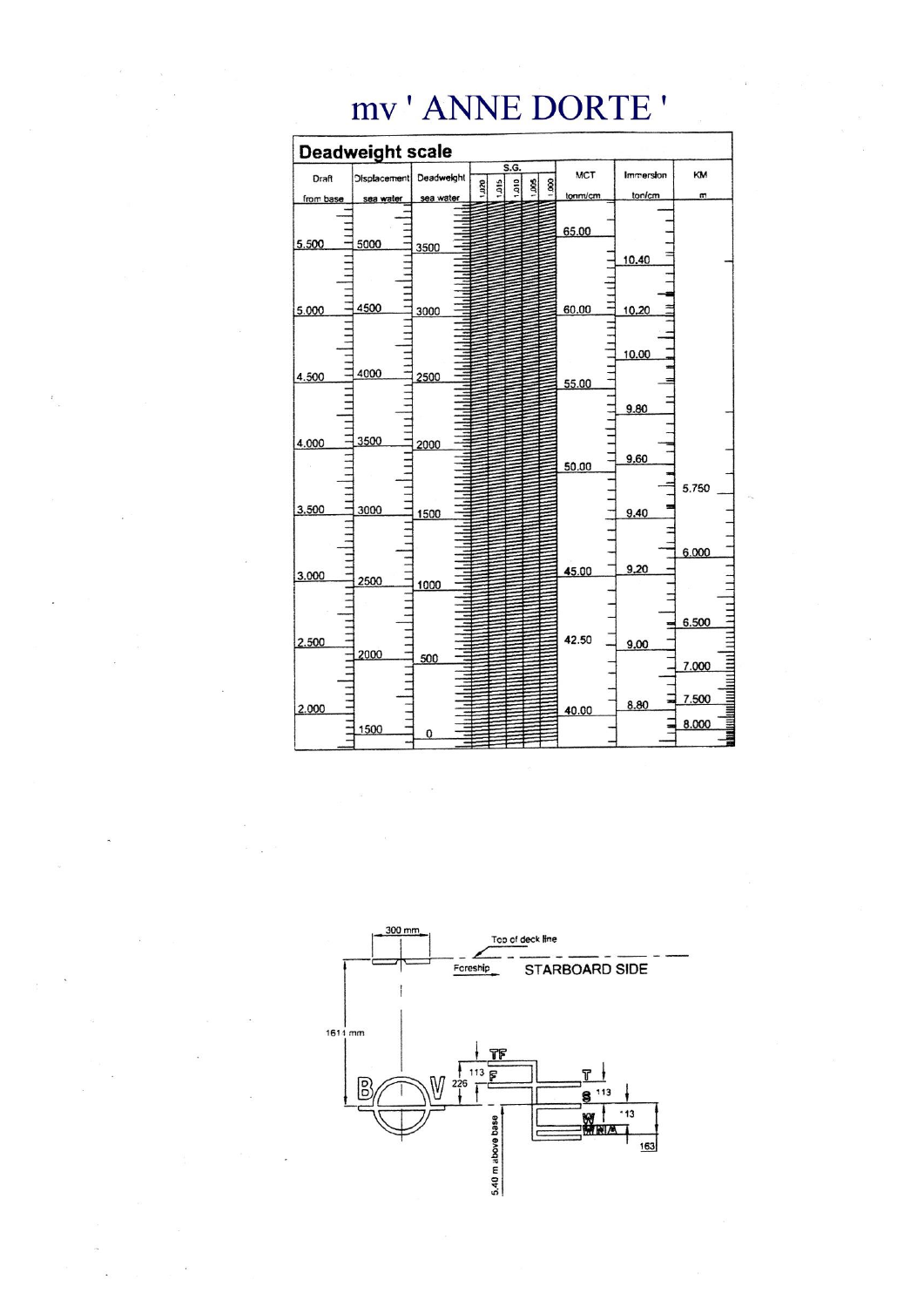

Discharging at the River Humber



With caravans on a cold day